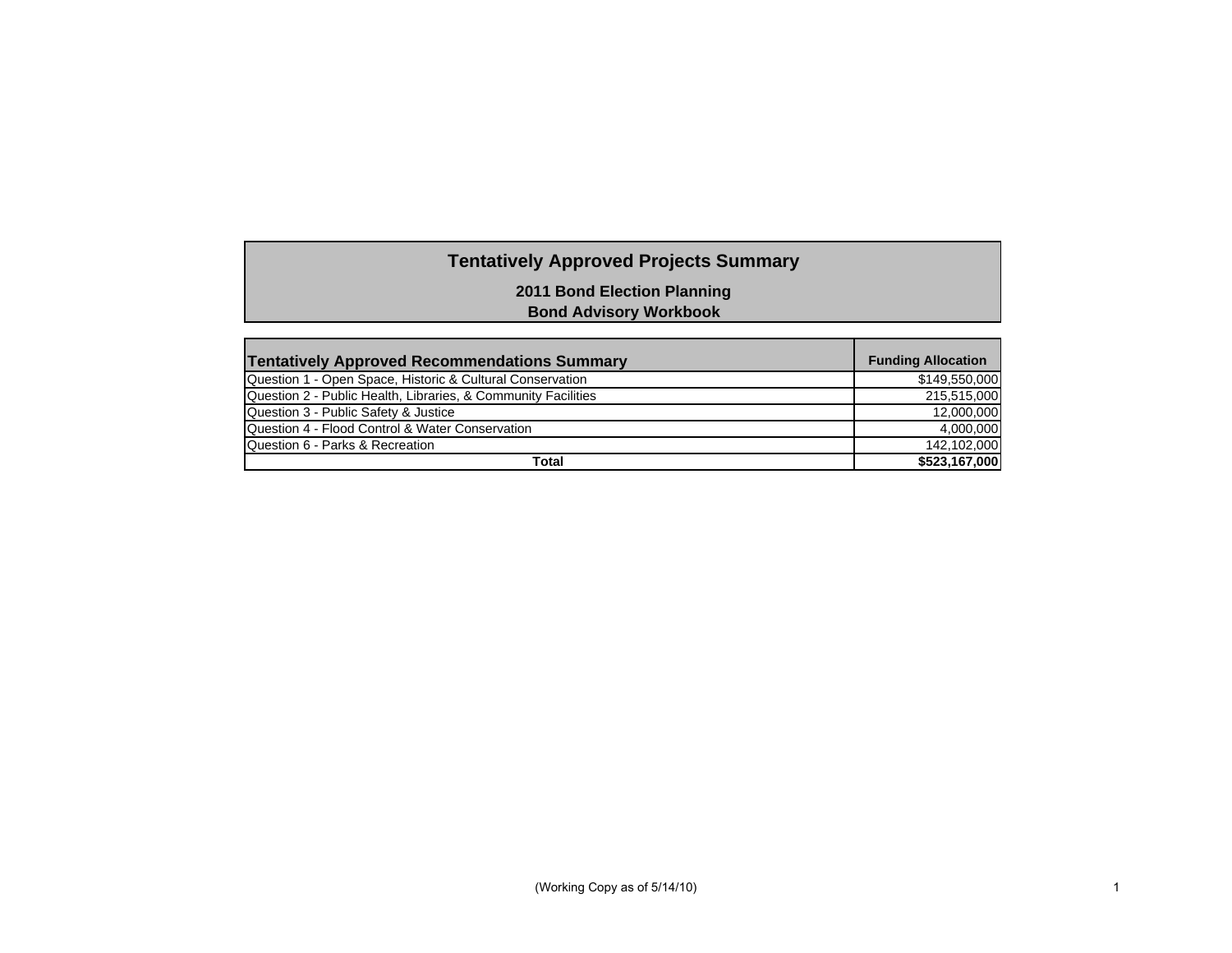#### **TENTATIVELY APPROVED PROJECT RECOMMENDATIONS**

|             |     | Question 1 - Open Space, Historic & Cultural Conservation                       | <b>Funding</b>    |                                |
|-------------|-----|---------------------------------------------------------------------------------|-------------------|--------------------------------|
| <b>Dept</b> | ID  |                                                                                 | <b>Allocation</b> | <b>Committee Approval Date</b> |
| FC.         |     | Floodprone and Riparian Land Acquistion                                         | \$5,000,000       | 4-Jan-10                       |
| HP          | 103 | Archaeological Site Acquisitions: Marana Mounds, Valencia Site, Cocoraque Butte | 1,500,000         | 4-Jan-10                       |
| HP          | 108 | Site Interpretation/Preservation                                                | 2,000,000         | 4-Jan-10                       |
| HP          | 109 | Vail Area Historic Sites                                                        | 250,000           | 4-Jan-10                       |
| HP          |     | Steam Pump Ranch Rehabilitation                                                 | 2,000,000         | 16-Oct-09                      |
| HP          | 115 | Historic Ft. Lowell Park - Master Plan Implementation                           | 5,000,000         | 16-Oct-09                      |
| HP          |     | 125 Ajo Curley School Gym & Town Plaza                                          | 1,300,000         | 16-Apr-10                      |
| HP          |     | 126 Dunbar School Rehabilitation                                                | 1,500,000         | 16-Apr-10                      |
| HP          | 128 | Performing Arts Center Rehabilitation                                           | 1,000,000         | 16-Apr-10                      |
| OS.         |     | Davis Monthan Approach Corridor Open Space Acquisitions                         | 5,000,000         | $4-Jan-10$                     |
| OS.         |     | Habitat Protection Priorities & Associated Lands                                | 110,000,000       | 16-Apr-10                      |
| <b>OS</b>   |     | Community Open Space                                                            | 10,000,000        | 16-Apr-10                      |
| <b>PR</b>   | 80  | Canoa Ranch Historic Interpretive Center (Parks and CR project)                 | 5,000,000         | $4-Jan-10$                     |
|             |     | Total                                                                           | \$149,550,000     |                                |

|             |                 | Question 2 - Public Health, Libraries & Community Facilities |                   |                                |
|-------------|-----------------|--------------------------------------------------------------|-------------------|--------------------------------|
| <b>Dept</b> | ID              |                                                              | <b>Allocation</b> | <b>Committee Approval Date</b> |
| <b>CD</b>   |                 | Affordable Housing Program                                   | \$30,000,000      | $4-Jan-10$                     |
| <b>CD</b>   | 2               | Neighborhood Reinvestment Program                            | 30,000,000        | $4-Jan-10$                     |
| <b>CD</b>   | 3               | Pima County Comprehensive Housing Center                     | 1,000,000         | 19-Mar-10                      |
| <b>FM</b>   |                 | One Stop Career Center                                       | 4.500.000         | 16-Oct-09                      |
| <b>FM</b>   | 8               | Arizona Sonora Desert Museum - Education Facility Phase III  | 2,000,000         | 16-Oct-09                      |
| <b>FM</b>   | 9               | Green Valley Government Center Master Plan Implementation    | 2,000,000         | 19-Mar-10                      |
| <b>FM</b>   | 11              | Pima County Community College Health Education Campus        | 40.000.000        | 19-Mar-10                      |
| <b>FM</b>   | 34              | LSB - Asbestos Abatement and Fire Sprinklers                 | 2,000,000         | 19-Mar-10                      |
| <b>FM</b>   | 35              | West Valencia Branch Library                                 | 6,000,000         | 19-Mar-10                      |
| <b>FM</b>   | 45              | Sahuarita Branch Library                                     | 6,675,000         | 16-Oct-09                      |
| <b>FM</b>   | 48.2            | Joyner-Green Valley Library Renovation and HVAC              | 1,660,000         | 16-Oct-09                      |
| <b>FM</b>   | 49              | Eckstrom-Columbus Library Expansion and Remodeling           | 2,100,000         | 16-Oct-09                      |
| <b>FM</b>   | 51              | Flowing Wells Branch Library                                 | 2,910,000         | 16-Oct-09                      |
| <b>FM</b>   | 54              | Pima County Animal Care Center (PACC) Improvements           | 22,000,000        | 18-Dec-09                      |
| <b>FM</b>   | 77              | Fairgrounds Infrastructure Improvements                      | 3,000,000         | 16-Oct-09                      |
| <b>FM</b>   | 84              | Marana Health Center Expansion                               | 3,000,000         | 19-Mar-10                      |
| <b>FM</b>   | $\overline{92}$ | Ajo Community Golf Course                                    | 320,000           | 19-Mar-10                      |
| <b>FM</b>   | 96              | Art of the American West - Tucson Art Museum                 | 5,000,000         | 19-Mar-10                      |
| <b>FM</b>   | 97              | Theresa Lee and Tuberculosis Clinic Relocation               | 4,000,000         | 19-Mar-10                      |
| <b>FM</b>   | 104             | Catholic Comm Services - Sahuarita-Green Valley Clinic       | 700,000           | 16-Oct-09                      |
| <b>FM</b>   | 105             | Catholic Comm Services - Vail Area Clinic                    | 700,000           | 16-Oct-09                      |
| <b>FM</b>   | 106             | Catholic Comm Services - Quincy Douglas Center               | 700,000           | 16-Oct-09                      |
| <b>FM</b>   | 107             | Tucson Children's Museum - New Museum                        | 5,000,000         | 19-Mar-10                      |
| <b>FM</b>   | 108             | East Side Government/Comm. Ctr: Library, Park, Sheriff       | 14,000,000        | 16-Apr-10                      |
| <b>FM</b>   | 110             | <b>Elections Equipment</b>                                   | 5,000,000         | 16-Apr-10                      |
| <b>PR</b>   | 75              | Green Valley Performing Arts/Learning Center III             | 16,000,000        | 19-Mar-10                      |
| <b>PR</b>   | 106             | New Tucson Girl's and Boy's Chorus Building                  | 1,250,000         | 19-Mar-10                      |
| <b>PR</b>   | 235             | Freedom Park Adult Learning Center                           | 4,000,000         | <b>Need Vote</b>               |
|             |                 | <b>Total</b>                                                 | \$215,515,000     |                                |
|             |                 | (Working Copy as of 5/14/10)                                 |                   | 2                              |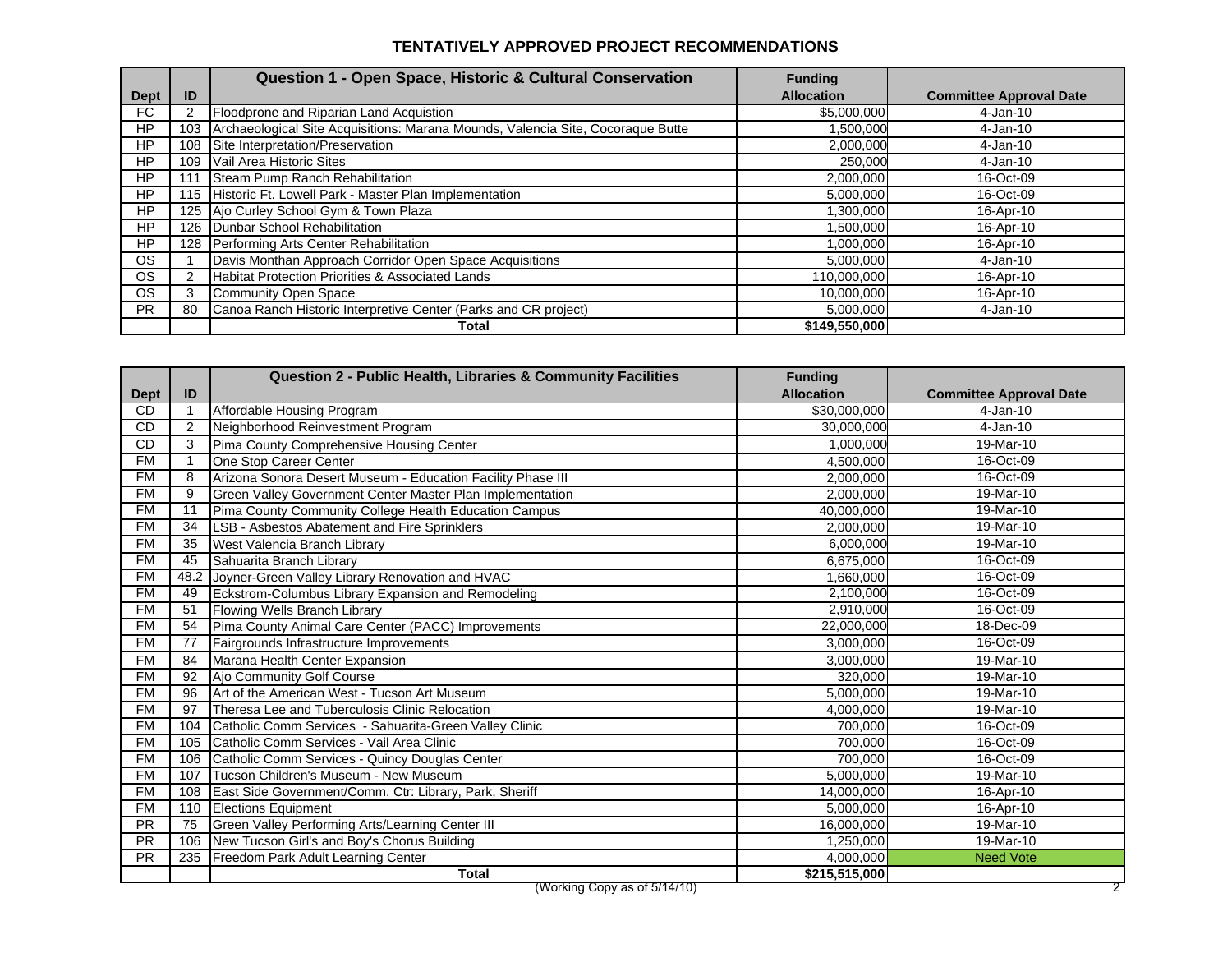#### **TENTATIVELY APPROVED PROJECT RECOMMENDATIONS**

|             |    | Question 3 - Public Safety & Justice             | <b>Funding</b>    |                         |
|-------------|----|--------------------------------------------------|-------------------|-------------------------|
| <b>Dept</b> | ID |                                                  | <b>Allocation</b> | Committee Approval Date |
| <b>FM</b>   |    | 15.3 Superior Court 8th Floor Tenant Improvement | \$12,000,000      | 18-Dec-09               |
|             |    | Total                                            | \$12,000,000      |                         |

|           |    | <b>Question 4 - Flood Control &amp; Water Conservation</b> | <b>Funding</b>    |                                |
|-----------|----|------------------------------------------------------------|-------------------|--------------------------------|
| Dept      | ID |                                                            | <b>Allocation</b> | <b>Committee Approval Date</b> |
| <b>FC</b> | 44 | Reclaimed Water to Protect Cienega Creek                   | \$4,000,000       | 16-Oct-09                      |
|           |    | Total                                                      | \$4.000.000       |                                |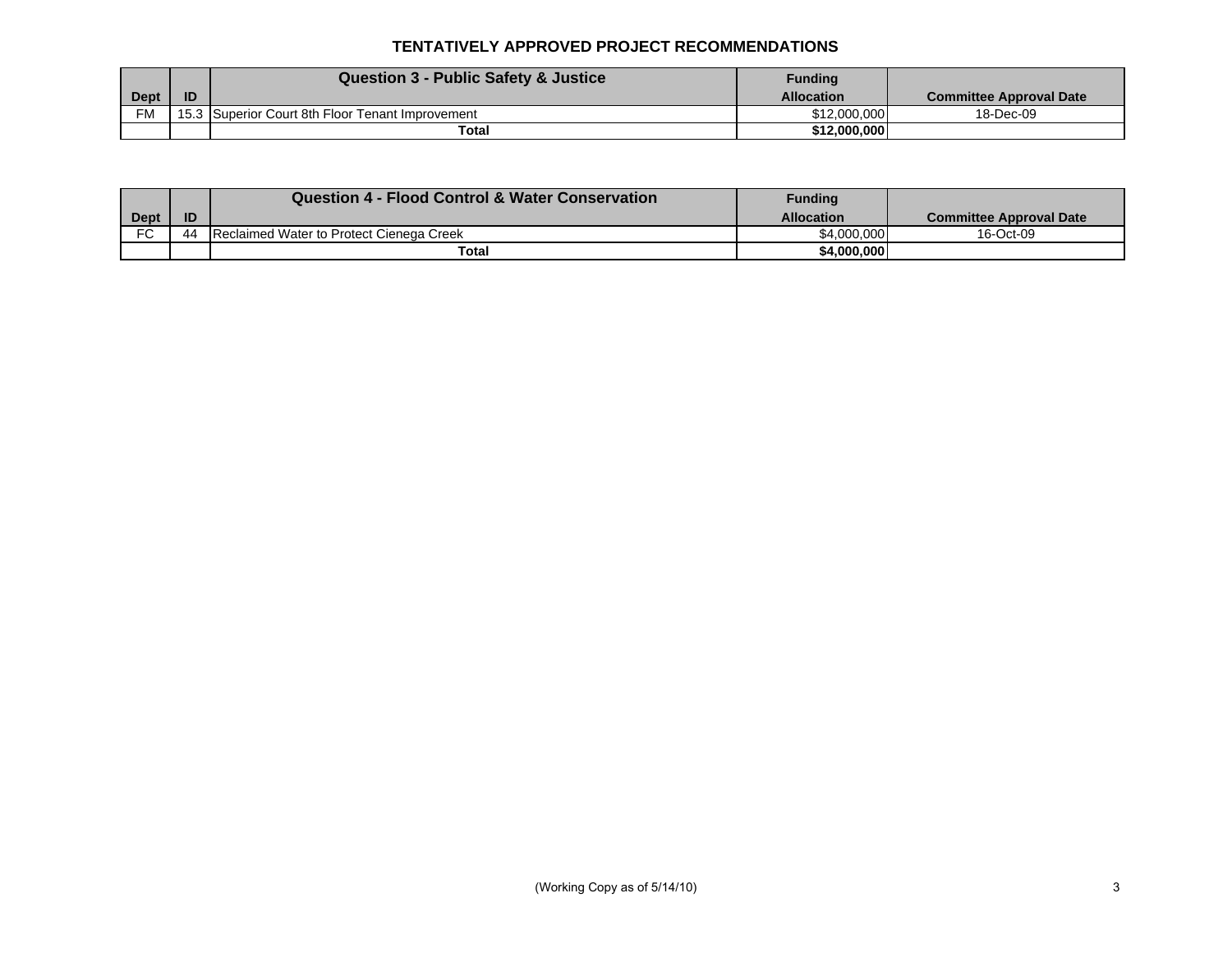#### **TENTATIVELY APPROVED PROJECT RECOMMENDATIONS**

|                 |                | <b>Question 6 - Parks and Recreation</b>                             | <b>Funding</b>         |                                |
|-----------------|----------------|----------------------------------------------------------------------|------------------------|--------------------------------|
| <b>Dept</b>     | ID             |                                                                      | <b>Allocation</b>      | <b>Committee Approval Date</b> |
| PR<br>PR        | $\overline{4}$ | <b>Udall Park Expansion</b>                                          | \$4,000,000            | 16-Oct-09                      |
|                 | 5              | Jacobs Park Recreation Center                                        | 4,000,000              | 16-Oct-09                      |
| <b>PR</b><br>PR | 6              | Reid Park Zoo Africa Expansion                                       | 3,750,000<br>2,400,000 | 16-Oct-09<br>18-Dec-09         |
| $\overline{PR}$ | 13             | Southeast Regional Park (Esmond Station Regional Park)<br>(Tier 2)   |                        |                                |
| $\overline{PR}$ | 18             | El Pueblo Center Improvements<br>Freedom Center Expansion            | 2,000,000<br>2,000,000 | 16-Oct-09                      |
| <b>PR</b>       | 19             |                                                                      | 2,000,000              | 16-Oct-09                      |
|                 | 20             | <b>Reid Park Improvements</b>                                        |                        | 16-Oct-09                      |
| PR              | 28             | <b>Lincoln Park Improvements</b>                                     | 1,500,000              | 16-Oct-09                      |
| PR              | 29             | Purple Heart Park Expansion                                          | 1,500,000              | 16-Oct-09                      |
| $\overline{PR}$ | 77             | Shooting Sports Program Site Improvements                            | 3,000,000              | 16-Oct-09                      |
| PR              | 86             | Lawrence Community Center and Swimming Pool                          | 6,500,000              | 16-Oct-09                      |
| PR              | 93             | Yaqui Park Community Center (Tier 1)                                 | 2,350,000              | 18-Dec-09                      |
| $\overline{PR}$ | 95             | Flowing Wells, Kino and Other Swimming Pool Renovations              | 1,500,000              | 16-Oct-09                      |
| PR              | 96             | <b>Model Airplane Parks</b>                                          | 1,500,000              | 16-Oct-09                      |
| PR              | 97             | Avra Valley Watchable Wildlife Site                                  | 750,000                | 16-Oct-09                      |
| <b>PR</b>       | 103            | Rillito Race Track Conversion (Tier 1)                               | 14.000.000             | 18-Dec-09                      |
| PR              | 109            | Curtis Park Skateboard Park and Improvements                         | 1,600,000              | 16-Oct-09                      |
| PR              | 110            | George Mehl Family Foothills Park                                    | 4,000,000              | 16-Oct-09                      |
| $\overline{PR}$ | 115            | Ted Walker Park Sporting Dog Training Site                           | 2,500,000              | 16-Oct-09                      |
| PR              | 116            | Lawrence Park Improvements (Tier 1)                                  | 3,000,000              | 18-Dec-09                      |
| PR              | 137            | BAJA Seniors Sports Complex (Tier 1)                                 | 4,000,000              | 16-Apr-10                      |
| PR              | 138            | Benson Highway Park Development & Land Acquisition (Tier 1)          | 5,400,000              | 18-Dec-09                      |
| PR              | 181            | Sahuarita Pool and Recreation Complex / YMCA (Tier 1)                | 12,652,000             | 16-Apr-10                      |
| $\overline{PR}$ | 141            | <b>Robles Community Park</b>                                         | 1,630,000              | 16-Oct-09                      |
| PR              | 185            | Coronado Middle School Athletic Fields Upgrades                      | 2,850,000              | 16-Oct-09                      |
| PR              | 188            | <b>Flowing Wells High School</b>                                     | 1,000,000              | 16-Oct-09                      |
| PR              | 189            | <b>Flowing Wells Junior High</b>                                     | 1,750,000              | 16-Oct-09                      |
| $\overline{PR}$ | 201            | <b>Oury Pool Renovations</b>                                         | 620,000                | <b>Need Vote</b>               |
| $\overline{PR}$ | 210            | Bureau of Reclamation Sports Park (Tier 2)                           | 10,000,000             | 16-Apr-10                      |
| <b>PR</b>       | 217            | James D. Kriegh Park Upgrades                                        | 1,000,000              | 16-Oct-09                      |
| PR              | 226            | JVYC/Ochoa Gym                                                       | 1,000,000              | 16-Oct-09                      |
| $\overline{PR}$ | 231            | Arizona Velodrome Center (Tier 3)                                    | 3,500,000              | 16-Apr-10                      |
| PR              | 237            | Flowing Wells District Park Expansion                                | 1,200,000              | 16-Oct-09                      |
| PR              | 239            | Corona Foothills School & Sycamore School Sports Fields Improvements | 1,850,000              | 16-Oct-09                      |
| <b>PR</b>       | 246            | Old Vail Middle School Sports Fields Improvements                    | 1,600,000              | 16-Oct-09                      |
| PR              | 264            | Hohokam Community Sports Fields and Hohokam Park                     | 3,900,000              | 16-Oct-09                      |
| PR              | 266            | PC Southeast Regional Park (Fairgrounds) - Horse Racing Facility     | 6,500,000              | 16-Oct-09                      |
| <b>PR</b>       | 267            | Sentinel Park - A Mountain Park Improvement Project                  | 2,500,000              | 16-Oct-09                      |
| PR              | 273            | Kory Laos Freestyle Memorial BMX Park                                | 1,300,000              | 16-Oct-09                      |
| PR              | 274            | Indoor Sports Complex Curtis Park - formally Kino Regional Park      | 9,000,000              | 16-Oct-09                      |
| <b>PR</b>       | 277            | Pima County Softball Tournament and Recreation Park (Tier 1)         | 5,000,000              | 16-Apr-10                      |
|                 |                | <b>Total</b>                                                         | \$142,102,000          |                                |
|                 |                |                                                                      |                        |                                |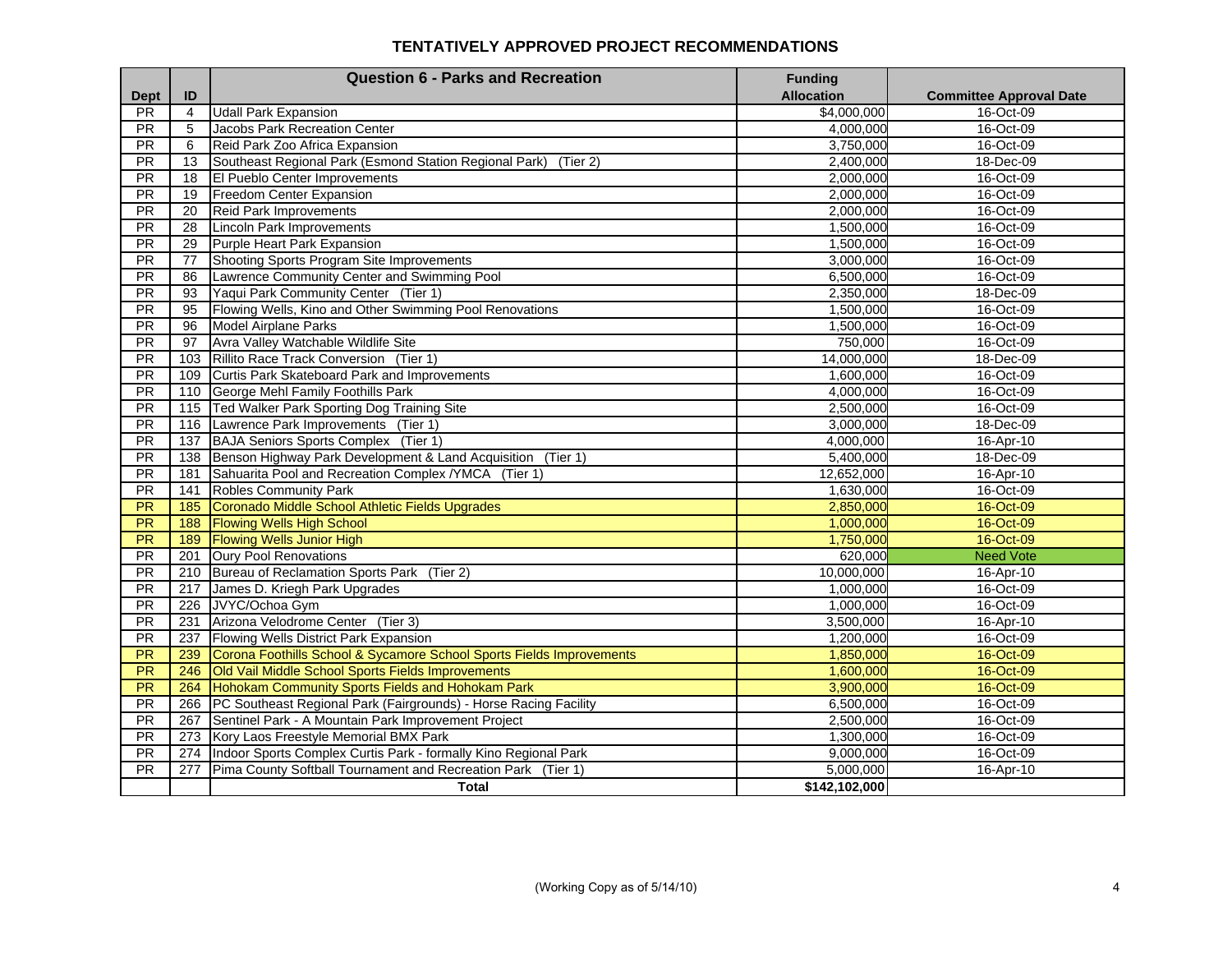### **GROUP 2 - SUBCATEGORY B County Administrator recommendation LESS than Subcommittee PROJECTS CONTINUED FROM 4/16/10 MEETING**

|                                                        |  | Question 1 - Open Space, Historic & Cultural Conservation | <b>Subcommittee</b>    | <b>County Admin</b> |                                  |
|--------------------------------------------------------|--|-----------------------------------------------------------|------------------------|---------------------|----------------------------------|
| $\text{Depth}$ ID                                      |  |                                                           | <b>Recommendations</b> | November 2009       | <b>Committee Recommendations</b> |
| There are no projects in this category for Question 1. |  |                                                           |                        |                     |                                  |

|                      | Question 2 - Public Health, Libraries & Community Facilities | <b>Subcommittee</b>    | <b>County Admin</b> |                                  |
|----------------------|--------------------------------------------------------------|------------------------|---------------------|----------------------------------|
| $\vert$ Dept $\vert$ |                                                              | <b>Recommendations</b> | November 2009       | <b>Committee Recommendations</b> |
|                      | There are no projects in this category for Question 2.       |                        |                     |                                  |

|                                                        |  | Question 3 - Public Safety & Justice | <b>Subcommittee</b>    | <b>County Admin</b> |                                  |
|--------------------------------------------------------|--|--------------------------------------|------------------------|---------------------|----------------------------------|
| Dept                                                   |  |                                      | <b>Recommendations</b> | November 2009       | <b>Committee Recommendations</b> |
| There are no projects in this category for Question 3. |  |                                      |                        |                     |                                  |

|           |           | Question 4 - Flood Control & Water Conservation              | <b>Subcommittee</b>    | <b>County Admin</b> |                                  |
|-----------|-----------|--------------------------------------------------------------|------------------------|---------------------|----------------------------------|
| Dept      | <b>ID</b> |                                                              | <b>Recommendations</b> | November 2009       | <b>Committee Recommendations</b> |
| FC.       |           | 52 Canada del Oro Wash Floodplain and Open Space Acquisition | \$5,000,000            | \$4,000,000         |                                  |
| <b>FC</b> | 58        | Santa Cruz River: Rillito and CDO Confluence                 | 15.000.000             | 5.000.000           |                                  |
|           |           | <b>Total</b>                                                 | \$20,000,000           | \$9,000,000         |                                  |

|           |           | <b>Question 6 - Parks and Recreation</b>                      | <b>Subcommittee</b> | <b>County Admin</b> |                                  |
|-----------|-----------|---------------------------------------------------------------|---------------------|---------------------|----------------------------------|
| Dept      | <b>ID</b> |                                                               | Recommendation      | November 2009       | <b>Committee Recommendations</b> |
| <b>FC</b> |           | <b>Big Wash Linear Park and CDO Wash Linear Park</b> (Tier 3) | \$7,000,000         | \$3,000,000         |                                  |
|           |           | Total                                                         | \$7,000,000         | \$3,000,000         |                                  |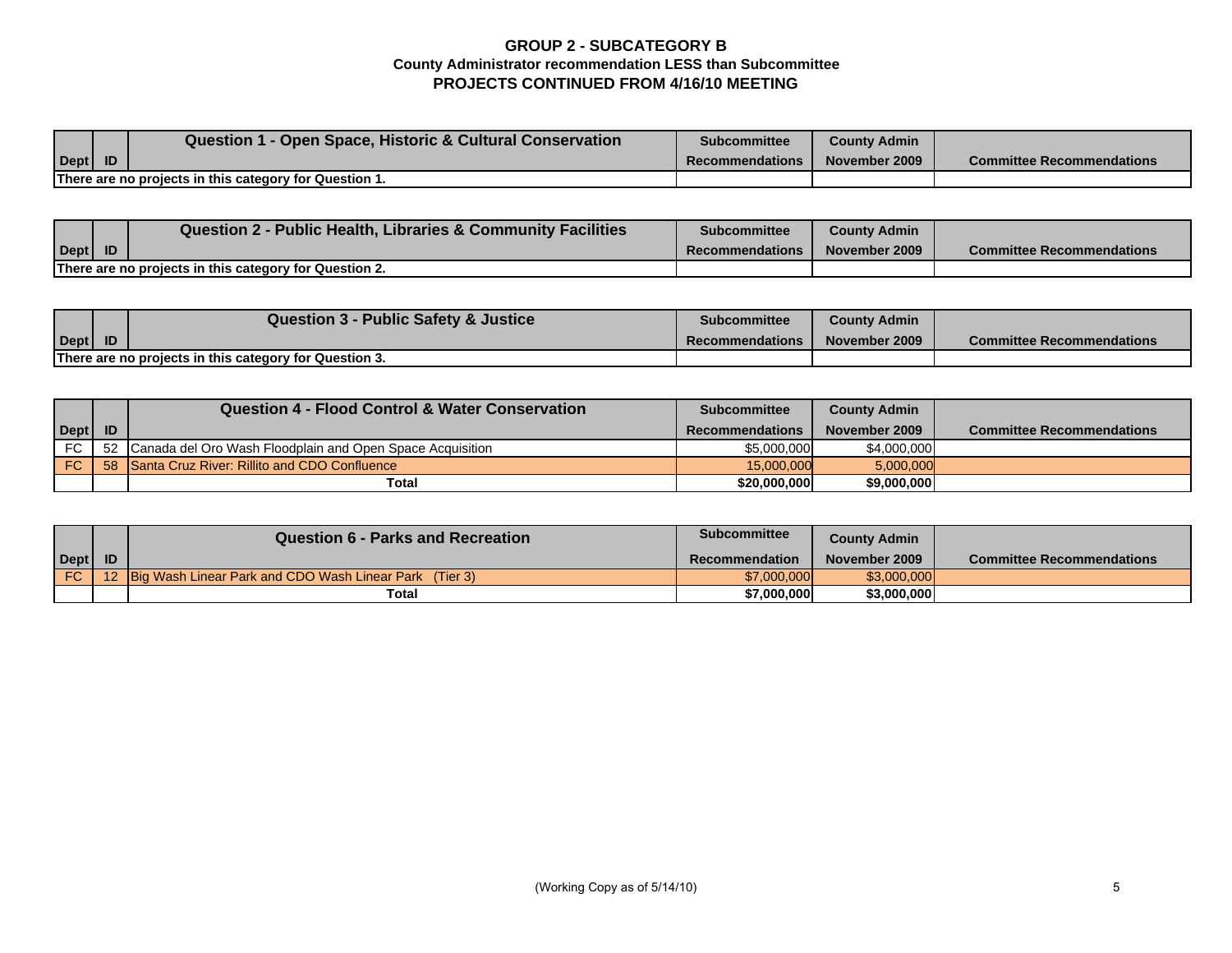## **GROUP 3 - SUBCATEGORY A Projects not heard by Subcommittee but recommended by County Administrator PROJECTS CONTINUED FROM 4/16/10 MEETING**

|      |    | <b>Question 1 - Open Space, Historic &amp; Cultural Conservation</b> | <b>Subcommittee</b> | <b>County Admin</b> |                                  |
|------|----|----------------------------------------------------------------------|---------------------|---------------------|----------------------------------|
| Dept | ID |                                                                      | Recommendations I   | November 2009       | <b>Committee Recommendations</b> |
|      |    | There are no projects in this category for Question 1.               |                     |                     |                                  |

|           |     | <b>Question 2 - Public Health, Libraries &amp; Community Facilities</b> | <b>Subcommittee</b>      | <b>County Admin</b> |                                  |
|-----------|-----|-------------------------------------------------------------------------|--------------------------|---------------------|----------------------------------|
| Dept      | ID  |                                                                         | <b>I</b> Recommendations | November 2009       | <b>Committee Recommendations</b> |
| <b>FM</b> | 109 | <b>IPima Air and Space Museum - Cold War Hangar</b>                     |                          | \$4,000,000         |                                  |
|           |     | Total                                                                   | \$OI                     | \$4,000,000         |                                  |

|      |     | <b>Question 3 - Public Safety &amp; Justice</b>    | <b>Subcommittee</b> | <b>County Admin</b> |                                  |
|------|-----|----------------------------------------------------|---------------------|---------------------|----------------------------------|
| Dept | ID  |                                                    | Recommendations I   | November 2009       | <b>Committee Recommendations</b> |
| FM   | 112 | <b>Joint Municipal and Justice Courts Facility</b> |                     | \$40,000,000        |                                  |
|      |     | Total                                              |                     | \$40,000,000        |                                  |

|             |    | <b>Question 4 - Flood Control &amp; Water Conservation</b> | <b>Subcommittee</b>      | <b>County Admin</b> |                                  |
|-------------|----|------------------------------------------------------------|--------------------------|---------------------|----------------------------------|
| <b>Dept</b> | ID |                                                            | <b>I</b> Recommendations | November 2009       | <b>Committee Recommendations</b> |
| <b>FC</b>   | 60 | <b>Pantano Wash: Cravcroft to Grant</b>                    |                          | \$6,000,000         |                                  |
|             |    | Total                                                      | \$0I                     | \$6,000,000         |                                  |

|             |     | <b>Question 6 - Parks and Recreation</b>            | <b>Subcommittee</b>    | <b>County Admin</b> |                                  |
|-------------|-----|-----------------------------------------------------|------------------------|---------------------|----------------------------------|
| <b>Dept</b> | ID  |                                                     | <b>Recommendations</b> | November 2009       | <b>Committee Recommendations</b> |
| PR          | 278 | River Park Acquisitions and Development Countywide* |                        | \$20,000,000        |                                  |
| PR.         | 279 | <b>Sports Fields Countywide</b>                     |                        | 20,000,000          |                                  |
| PR          | 280 | School District Partnerships*                       |                        | 15,000,000          |                                  |
| PR.         | 281 | Public Natural Park Trail Access*                   |                        | 2,000,000           |                                  |
|             |     | <b>Total</b>                                        | \$0                    | \$57,000,000        |                                  |

\*Color coded projects are those recommended to be included in either PR278, PR280 or PR281, as recommended by the County Administrator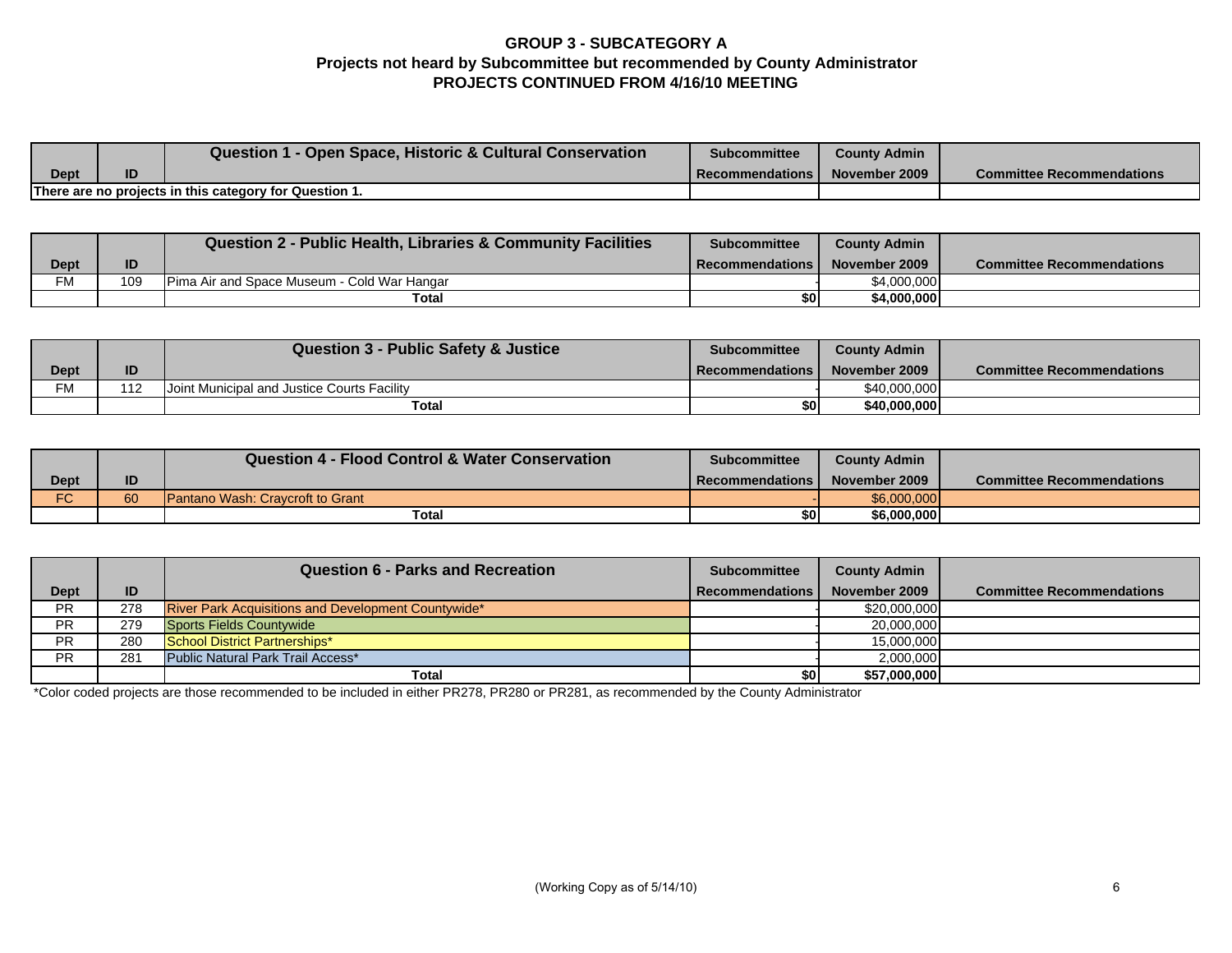## **GROUP 3 - SUBCATEGORY B Projects not recommended by County Administrator**

|           | Question 1 - Open Space, Historic & Cultural Conservation             | <b>Subcommittee</b>    | <b>County Admin</b> |                                  |
|-----------|-----------------------------------------------------------------------|------------------------|---------------------|----------------------------------|
| Dept   ID |                                                                       | <b>Recommendations</b> | November 2009       | <b>Committee Recommendations</b> |
| <b>HP</b> | 101 Ajo Historic District Churches Façade/Roof Repairs                | \$300,000              |                     |                                  |
| HP        | 102 Anza National Historic Trail                                      | 2,000,000              |                     |                                  |
| HP        | 104 Canoa Ranch Master Plan Rehabilitation (partially funded in PR80) | 5,000,000              |                     |                                  |
| HP        | 105 Empirita Upper Ranch Buildings Rehabilitation                     | 2,000,000              |                     |                                  |
| HP        | 106 Historic Pima County School Houses                                | 300,000                |                     |                                  |
| HP        | 107 OS Repair and Rehabilitation of Historic Buildings                | 2,000,000              |                     |                                  |
| HP        | 112 Marana Church Rehabilitation                                      | 350,000                |                     |                                  |
| HP        | 122 University Indian Ruin/House Rehabilitation                       | 1,000,000              |                     |                                  |
| HP        | 123 Palo Alto Ranch House & School Rehabilitation                     | 500.000                |                     |                                  |
| HP        | 127 Other COT Recommended Projects (sub com. recomm. lump sum)        | 11,400,000             |                     |                                  |
|           | Total                                                                 | \$24,850,000           | \$0                 |                                  |

|           |    | <b>Question 2 - Public Health, Libraries &amp; Community Facilities</b> | <b>Subcommittee</b>    | <b>County Admin</b> |                                  |
|-----------|----|-------------------------------------------------------------------------|------------------------|---------------------|----------------------------------|
| Dept      | ID |                                                                         | <b>Recommendations</b> | November 2009       | <b>Committee Recommendations</b> |
| <b>FM</b> | 6  | Las Artes Dust Control and Fire Suppression System                      | \$500,000              |                     |                                  |
| <b>FM</b> |    | 39 North Marana Library & Multi-Generational Community Center           | 29,400,000             |                     |                                  |
| <b>FM</b> |    | 62 New Facility for Fleet Services Department                           | 8,660,000              |                     |                                  |
| <b>FM</b> |    | 72 New Pima County Nursing Home and Add Adult Day Care                  | 68,800,000             |                     |                                  |
| FM        |    | 73 Pima Motorsports Park                                                | 280,000                |                     |                                  |
| <b>FM</b> |    | 74 Southern Arizona Kart Club                                           | 600,000                |                     |                                  |
| <b>FM</b> |    | 79 Colossal Cave Mountain Park                                          | 535,000                |                     |                                  |
| FM        |    | 86 Kino Sports Complex North Side Maintenance Facility                  | 550,000                |                     |                                  |
| <b>FM</b> |    | 102 Picture Rocks Community Center Expansion                            | 1,600,000              |                     |                                  |
| <b>CD</b> |    | Affordable Housing (Marana Request)                                     | 1,250,000              |                     |                                  |
| CD        | 5  | Neighborhood Housing Stock Retention Fund (Marana Request)              | 750,000                |                     |                                  |
| CD.       |    | Affordable Housing Land Acquisition (S. Tucson)                         | 5,000,000              |                     |                                  |
| CD        | 8  | Targeted Neighborhood Reinvestment (S. Tucson)                          | 1,000,000              |                     |                                  |
| <b>CD</b> |    | Targeted Neighborhood Reinvestment (Marana Request)                     | 750,000                |                     |                                  |
|           |    | Total                                                                   | \$119,675,000          | \$O                 |                                  |

|                   | <b>Question 3 - Public Safety &amp; Justice</b> | <b>Subcommittee</b> | <b>County Admin</b> |                                  |
|-------------------|-------------------------------------------------|---------------------|---------------------|----------------------------------|
| $\text{Depth}$ ID |                                                 | Recommendations     | November 2009       | <b>Committee Recommendations</b> |
| FM                | 53 Northwest Regional Justice Center            | \$20,700,000        |                     |                                  |
| <b>FM</b>         | 99 Drexel Heights Sheriff's Sub-Station         | .775.000            |                     |                                  |
|                   | Total                                           | \$22.475.000        | \$0                 |                                  |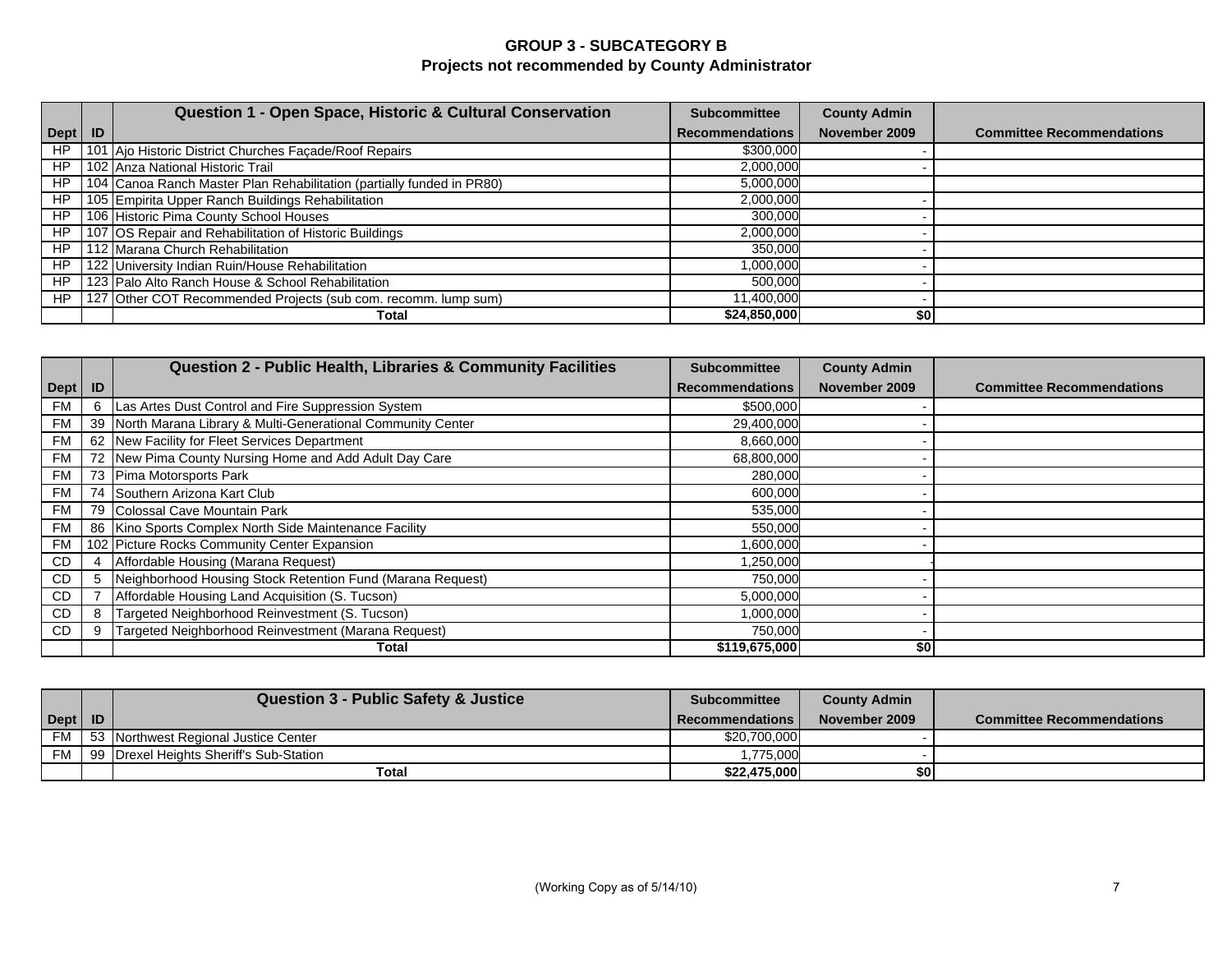## **GROUP 3 - SUBCATEGORY B Projects not recommended by County Administrator**

|           |    | <b>Question 4 - Flood Control &amp; Water Conservation</b> | <b>Subcommittee</b>    | <b>County Admin</b> |                                  |
|-----------|----|------------------------------------------------------------|------------------------|---------------------|----------------------------------|
| Dept   ID |    |                                                            | <b>Recommendations</b> | November 2009       | <b>Committee Recommendations</b> |
| FC        | 14 | South Tucson: S 7th Ave (28th to 29th St)                  | \$2,500,000            |                     |                                  |
| <b>FC</b> |    | Pascua Yaqui Stormwater Improvements                       | 6,000,000              |                     |                                  |
| FC        |    | 42 Green Valley Drainageways #3, 6, 9, 13, and 17          | 3,000,000              |                     |                                  |
| FC        |    | 53 Chalk Wash in Oro Valley                                | 1,000,000              |                     |                                  |
| <b>FC</b> |    | 56 Neighborhood Drainage and Access Improvements           | 10,000,000             |                     |                                  |
| PR.       |    | 176 Reclaimed Waterline Extensions                         | 9,000,000              |                     |                                  |
|           |    | Total                                                      | \$31,500,000           | \$0                 |                                  |

|           |     | <b>Question 6 - Parks and Recreation</b>                                           | <b>Subcommittee</b>    | <b>County Admin</b> |                                  |
|-----------|-----|------------------------------------------------------------------------------------|------------------------|---------------------|----------------------------------|
| Dept   ID |     |                                                                                    | <b>Recommendations</b> | November 2009       | <b>Committee Recommendations</b> |
| <b>PR</b> | 11  | Clements Senior Center Expansion (Tier 3)                                          | \$2,500,000            |                     |                                  |
| <b>PR</b> | 34  | Trails, Urban Pathways and Riverparks (City of Tucson) (Tier 3)                    | 4.000.000              |                     |                                  |
| PR        | 35  | Sports Fields (Tier 3)                                                             | 4,000,000              |                     |                                  |
| PR        | 37  | Amphi Middle School Community Park Development (Tier 2)                            | 870,000                |                     |                                  |
| <b>PR</b> | -38 | Partnership Projects (Tier 3)                                                      | 5,950,000              |                     |                                  |
| <b>PR</b> | 42  | Quincie Douglas Center Expansion (Tier 1)                                          | 1,000,000              |                     |                                  |
| <b>PR</b> | 44  | Oury Recreation Center Improvements (Tier 2)                                       | 900,000                |                     |                                  |
| <b>PR</b> | 46  | Kennedy Park Improvements and Expansion (Tier 1)                                   | 800,000                |                     |                                  |
| <b>PR</b> | 47  | Reid Park Soccer Field Replacement (Tier 3)                                        | 750,000                |                     |                                  |
| <b>PR</b> | 51  | McCormick Park Improvements (Tier 2)                                               | 500,000                |                     |                                  |
| <b>PR</b> | 52  | La Madera Park Improvements (Tier 2)                                               | 500,000                |                     |                                  |
| <b>PR</b> | 71  | Urban Fringe Parks and Land Acquisition (Tier 2)                                   | 8,000,000              |                     |                                  |
| <b>PR</b> | 83  | Sports Fields & Security (Tier 2)                                                  | 5,473,000              |                     |                                  |
| <b>PR</b> | 84  | Environmental Compliance (Tier 2)                                                  | 5,000,000              |                     |                                  |
| <b>PR</b> | 87  | Park Facilities Renewal and Improvements (Tier 2)                                  | 4,000,000              |                     |                                  |
| <b>PR</b> | 88  | Park ADA Compliance Upgrades (Tier 2)                                              | 4,000,000              |                     |                                  |
| <b>PR</b> | 99  | County Ranch Improvements (Tier 2)                                                 | 620,000                |                     |                                  |
| <b>PR</b> |     | 119 CDO River Park Corridor Acquisitions (Tier 2)                                  | 2,600,000              |                     |                                  |
| <b>PR</b> |     | 122 Rillito River Park Corridor Acquisitions (Tier 2)                              | 900,000                |                     |                                  |
| <b>PR</b> |     | 124 Tanque Verde River Park Corridor Acquisitions (Tier 2)                         | 1,000,000              |                     |                                  |
| <b>PR</b> |     | 128 Pantano River Park Corridor Acquisitions (Tier 2)                              | 4,300,000              |                     |                                  |
| <b>PR</b> |     | 130 Santa Cruz River Park Corridor Acquisitions (Tier 1)                           | 600,000                |                     |                                  |
| <b>PR</b> |     | 140 Ajo Detention Basin Park (Tier 1)                                              | 2,200,000              |                     |                                  |
| <b>PR</b> |     | 144 Rillito River Park - I-10 to La Cholla (Tier 2)                                | 3,000,000              |                     |                                  |
| <b>PR</b> |     | 147 Rillito River Park - La Cholla to Oracle Road (Tier 1)                         | 2,000,000              |                     |                                  |
| <b>PR</b> |     | 151 Robles Pass Trails Park Staging Area (Tier 2)                                  | 750,000                |                     |                                  |
| <b>PR</b> |     | 152 Arizona Trail - Sahuarita Road Trailhead (Tier 3)                              | 700,000                |                     |                                  |
| <b>PR</b> |     | 153 Chalk Mine Trailhead-Public Access for Tortolita Mtn Park – Phase One (Tier 2) | 750,000                |                     |                                  |
| <b>PR</b> |     | 154 Arizona Trail - Pistol Hill Road Trailhead (Tier 3)                            | 475,000                |                     |                                  |
| <b>PR</b> |     | 165 Tucson Mountain Park - King Canyon Trailhead (Tier 2)                          | 300,000                |                     |                                  |
| <b>PR</b> |     | 196 Hohokam Middle School (Tier 1)                                                 | 1,750,000              |                     |                                  |
| <b>PR</b> |     | 219 Hardy Road/Overton Road Property Acquistion (Tier 1)                           | 6,000,000              |                     |                                  |